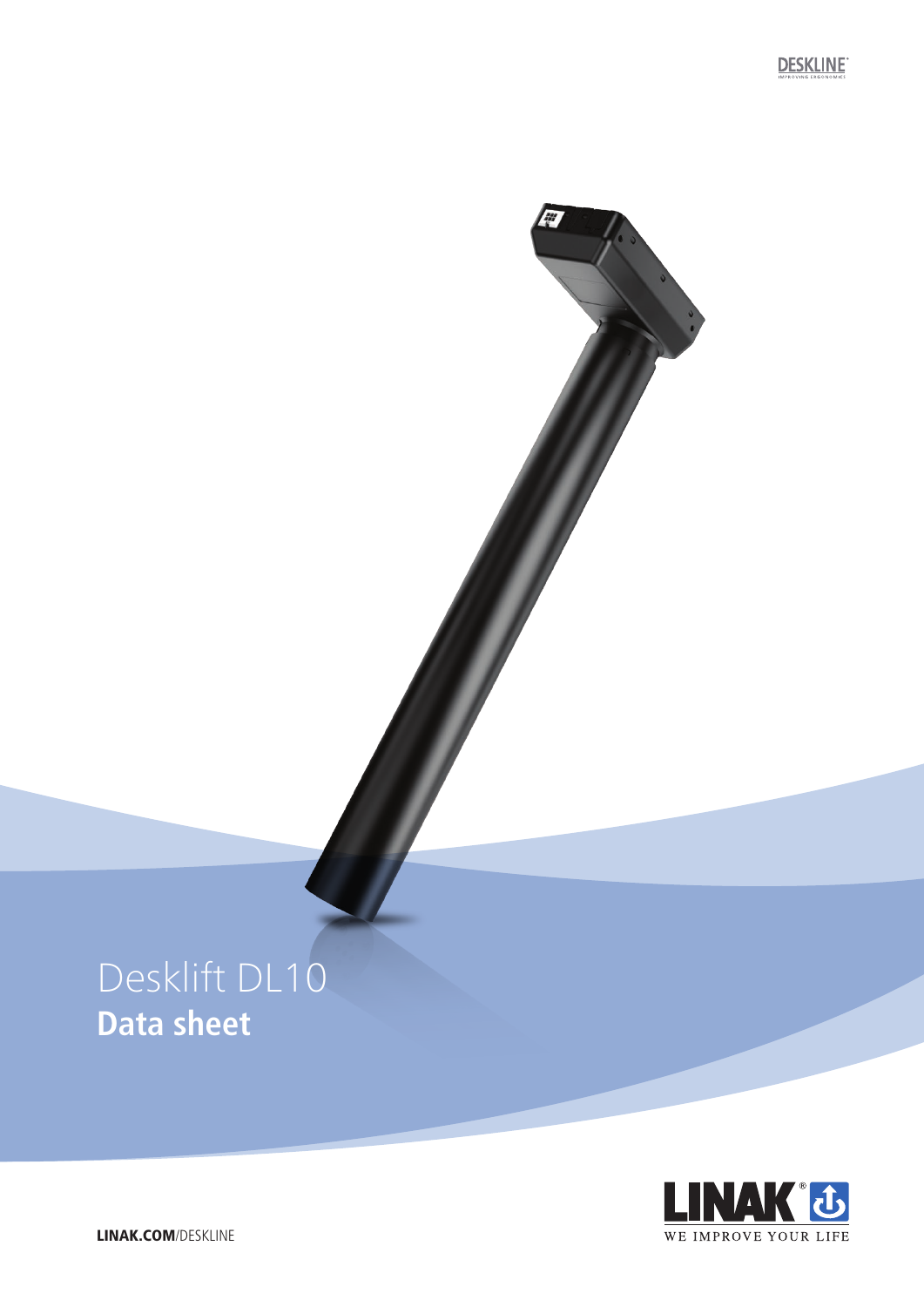# DL10

The DESKLIFT DL10 is a round 2-part column perfect for a wide range of different desk applications. The column is very compact and clean in design, which also appears from the fact that the system is without a crossbar. It is a costeffective alternative to the DL11. The DL10 has the same outer dimensions and mounting holes as the 3-part DL11 column, which makes them compatible and they can be used in the same tabletop and table foot construction. The DL10 is available in several standard colours to fit into a wide range of desk designs.

The DL10 is compatible with the standard DESKLINE control box (CBD) ensuring a very low and pleasant noise level and a wide range of options.



## **Features:**

- Compact design where guide and actuator functions are an integrated unit
- Reinforced column and optimised motor housing design for extra strength and stability
- Plug mounted on the DL10 for connection to DESKLINE® control box with a separate DESKLINE motor cable
- Max. thrust 800 N (per column)
- Max. speed: 38 mm/s
- Standard installation dimension 645 mm
- Standard stroke length 500 mm
- Dimensions column: ø 70 mm (outer profile), and ø 63.5 mm (inner profile)
- Dimension motor housing: 177 x 97 x 46 mm (as the DL11)
- Bending moment:  $My = max. 150 Nm$  dynamic
- Colour: all parts black (RAL 9005), all parts grey (RAL 9006) or all parts white (RAL 9016)
- Hall sensor enabling parallel drive with the DESKLINE® control box
- Low noise level

# **Option:**

- Customised colours
- Compatible with the Kick & Click mounting solution
- Compatible with DESKLIFT™ Feet

## **Usage:**

- Single or 2, 3, or 4 parallel drive or even multi-parallel with up to 16 columns
- Duty cycle: 10 %  $\sim$  6 minutes per hour OR 2 minutes of continuous use at full load
- Ambient temperature:  $+10^{\circ}$  to  $+40^{\circ}$ C
- Compatible with DESKLINE control boxes and all DESKLINE controls
- Approved according to EN 60335-1 and UL 962
- Storage and transport temperature: -20°C to +70°C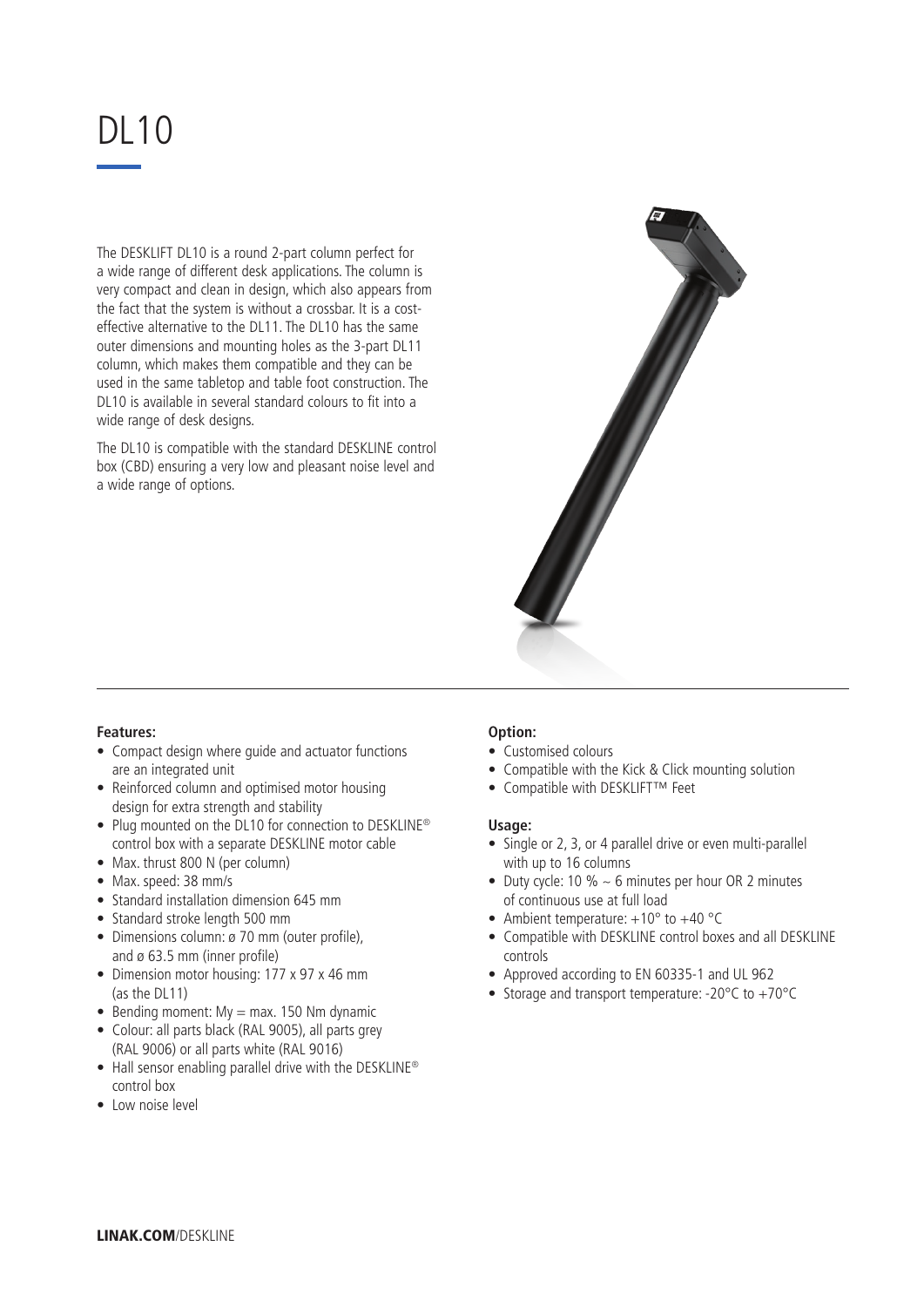**Technical specifications :**

| Type        | <b>Thrust</b><br>Max.<br>pr. $DL(N)$ | Self-lock<br>$pr.$ DL $(N)$ | Max. Twisting moment*<br>(Nm) | Speed at<br>$0$ load ( $mm/s$ ) | Duty cycle<br>(%) | Spindle pitch<br>(mm) | Stroke lenath<br>(mm) | Built-in length<br>(mm) |
|-------------|--------------------------------------|-----------------------------|-------------------------------|---------------------------------|-------------------|-----------------------|-----------------------|-------------------------|
| <b>DL10</b> | 800                                  | 800                         | 200                           | 38                              |                   | 20                    | 500                   | 645                     |

\* The twisting/rotation moment indicates the maximum moment that the column can adapt in the rotation direction. The measurements above are made in connection with the control box CBD4/6S.

At a fully retracted length of 645 mm +2/-2 mm and a stroke length of 500 mm  $\pm$  3 mm it is possible for a standard system to obtain an adjustment interval of the desktop of e.g. 680 – 1180 mm. Thus, the desk can be used for sitting as well as as standing type of work.

**Dimensions (new motor housing):**

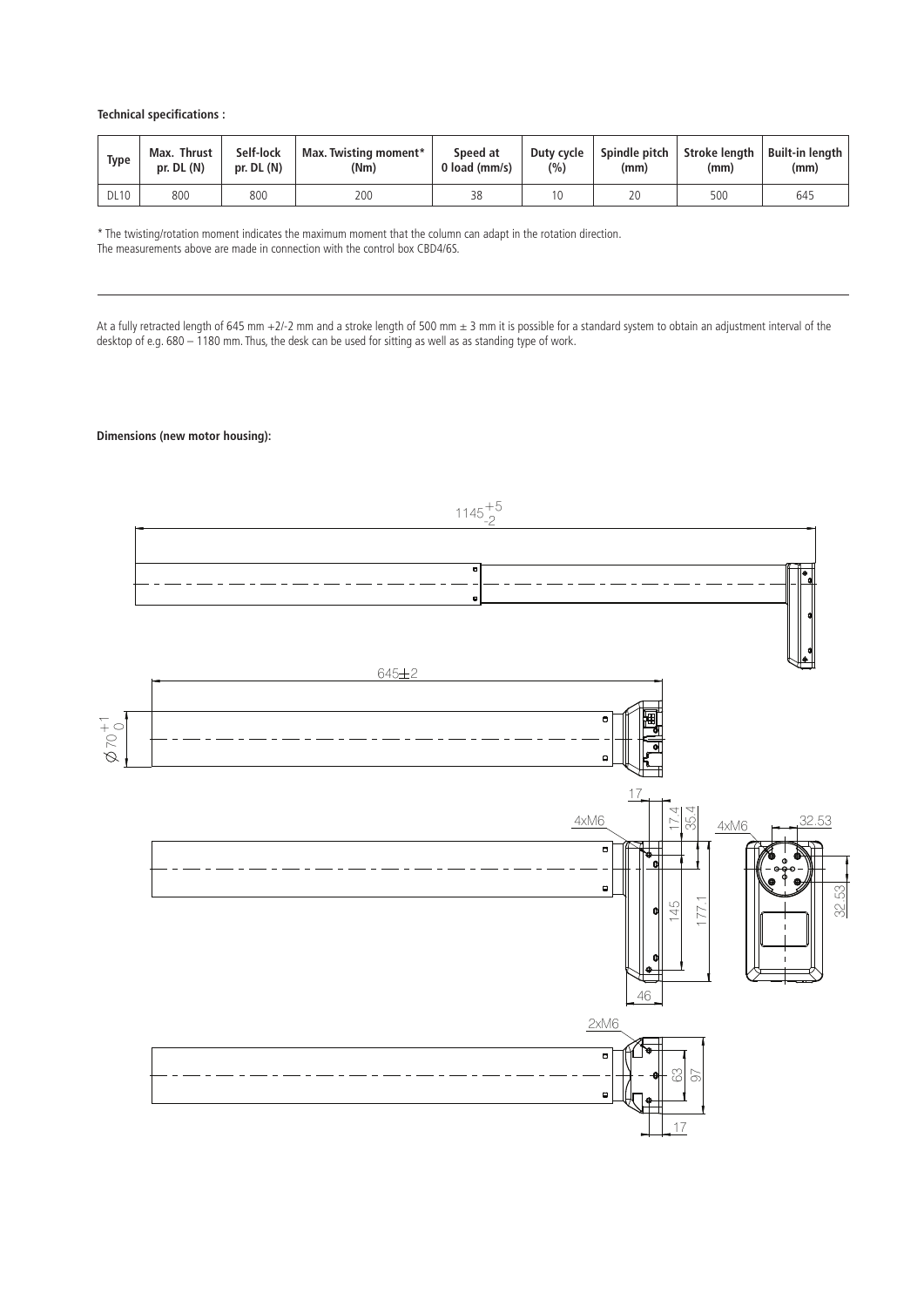**Curves for DL10 800N (20 mm spindle) with CBD6S**





**3 x DL5/8/10/15 (equally loaded) with CBD6S**



 $\,$   $\,$   $\,$  500 1000 1500 2000 2500 3000 3500 E m/s] [N]

**4 x DL5/8/10/15 (equally loaded) with CBD6S**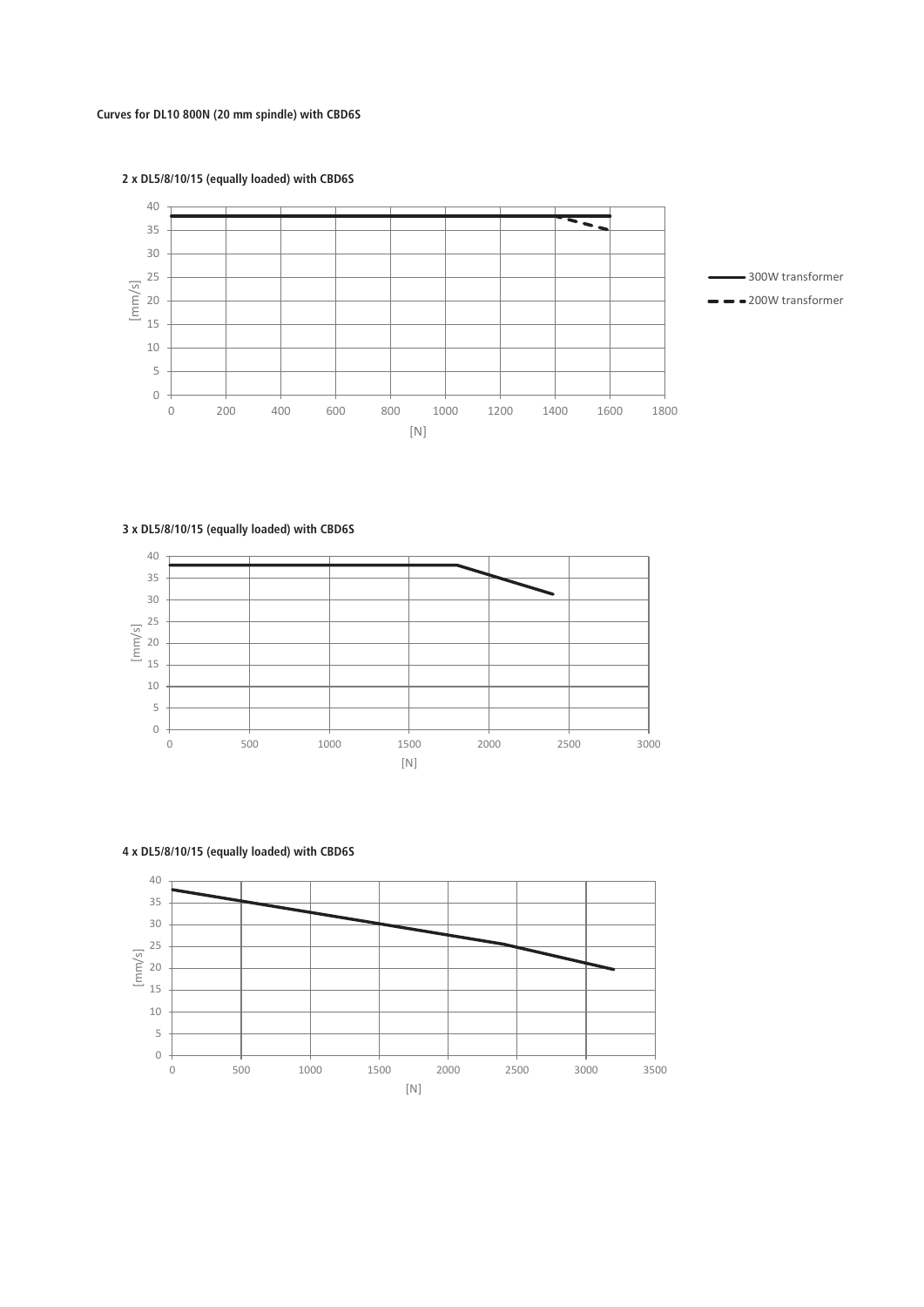### **Curves for DL10 800N (20mm spindle) with CBD4**







### **3 x DL5/8/10/15 (equally loaded) with CBD4**







The above data are measured in connection with 2-4 DL10 lifting units and control box CBD4/CBD6S. The desk is driving upwards.

The above curves apply to a centrally placed load. At moment load there will be an increased friction in the columns, which will reduce the lifting force correspondingly.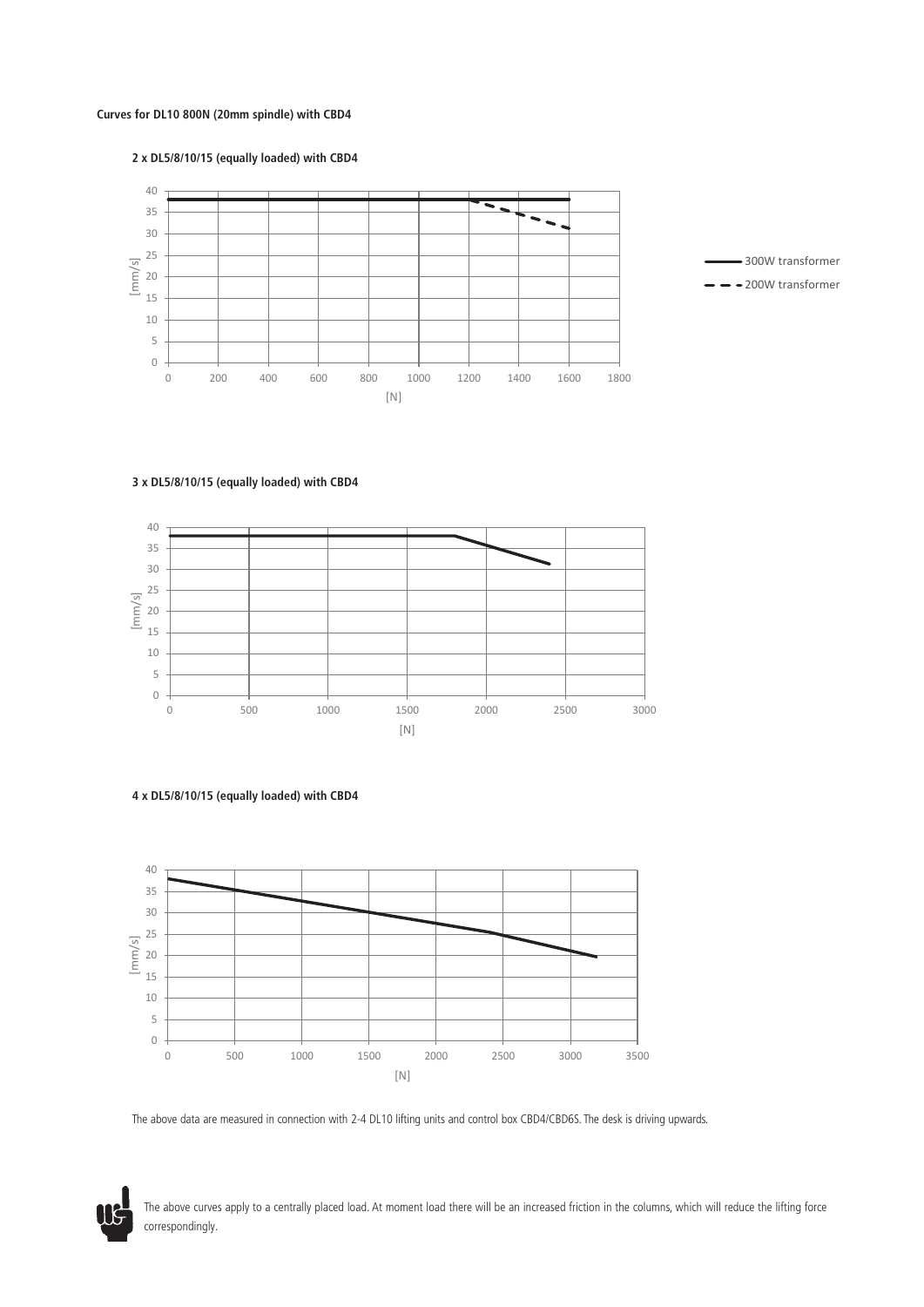**Ordering example :**

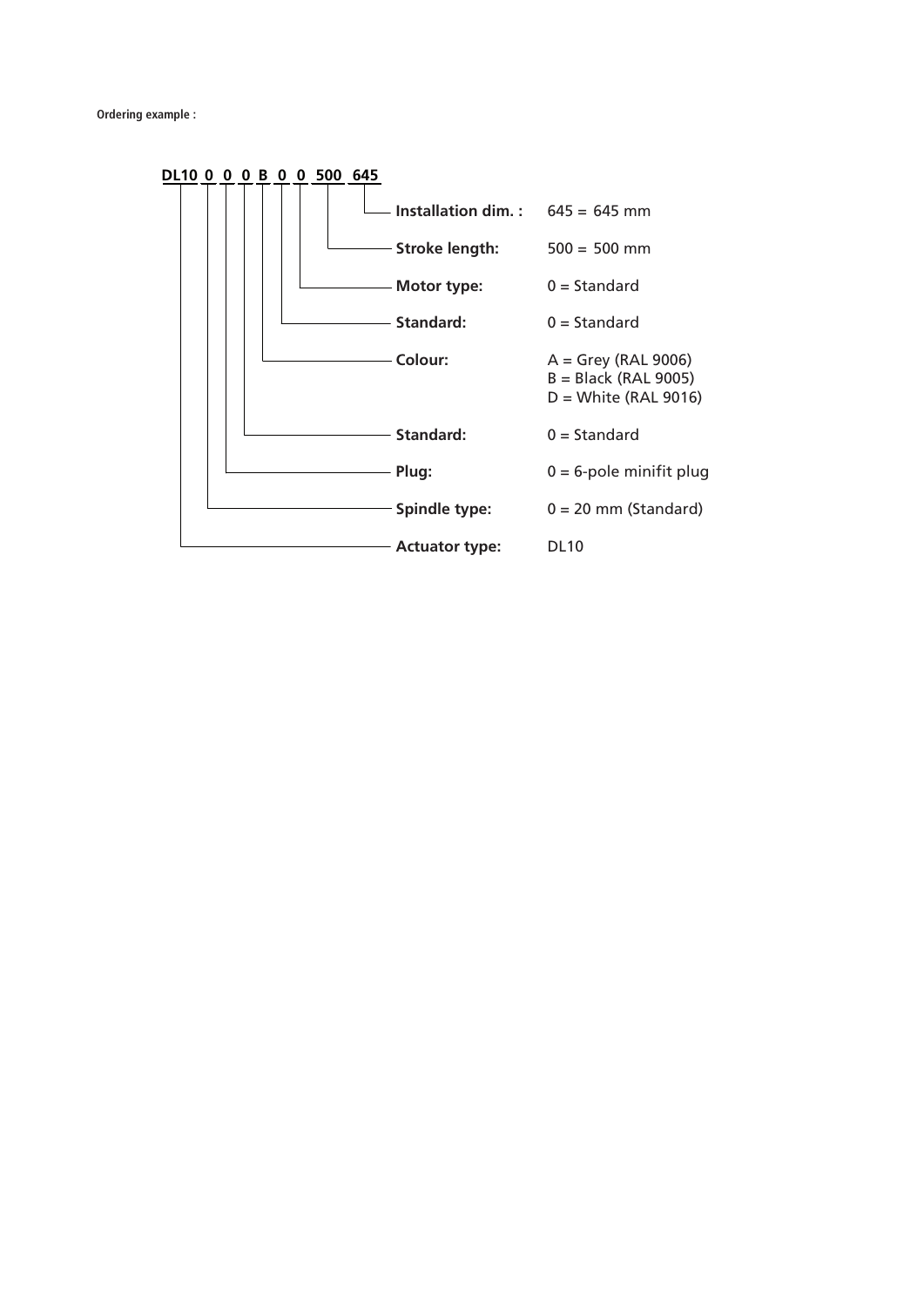### **Motor cable :**





Motor cables must be ordered separately.

#### **Ordering numbers Description**

| 0617102-0200 | $L = 200$ mm black motor cable. PVC free  |
|--------------|-------------------------------------------|
| 0617102-0500 | $L = 500$ mm black motor cable. PVC free  |
| 0617102-1000 | $L = 1000$ mm black motor cable. PVC free |
| 0617102-1550 | $L = 1550$ mm black motor cable. PVC free |
| 0617110-2000 | $L = 2000$ mm black motor cable. PVC free |
| 0617110-2500 | $L = 2500$ mm black motor cable. PVC free |
|              |                                           |